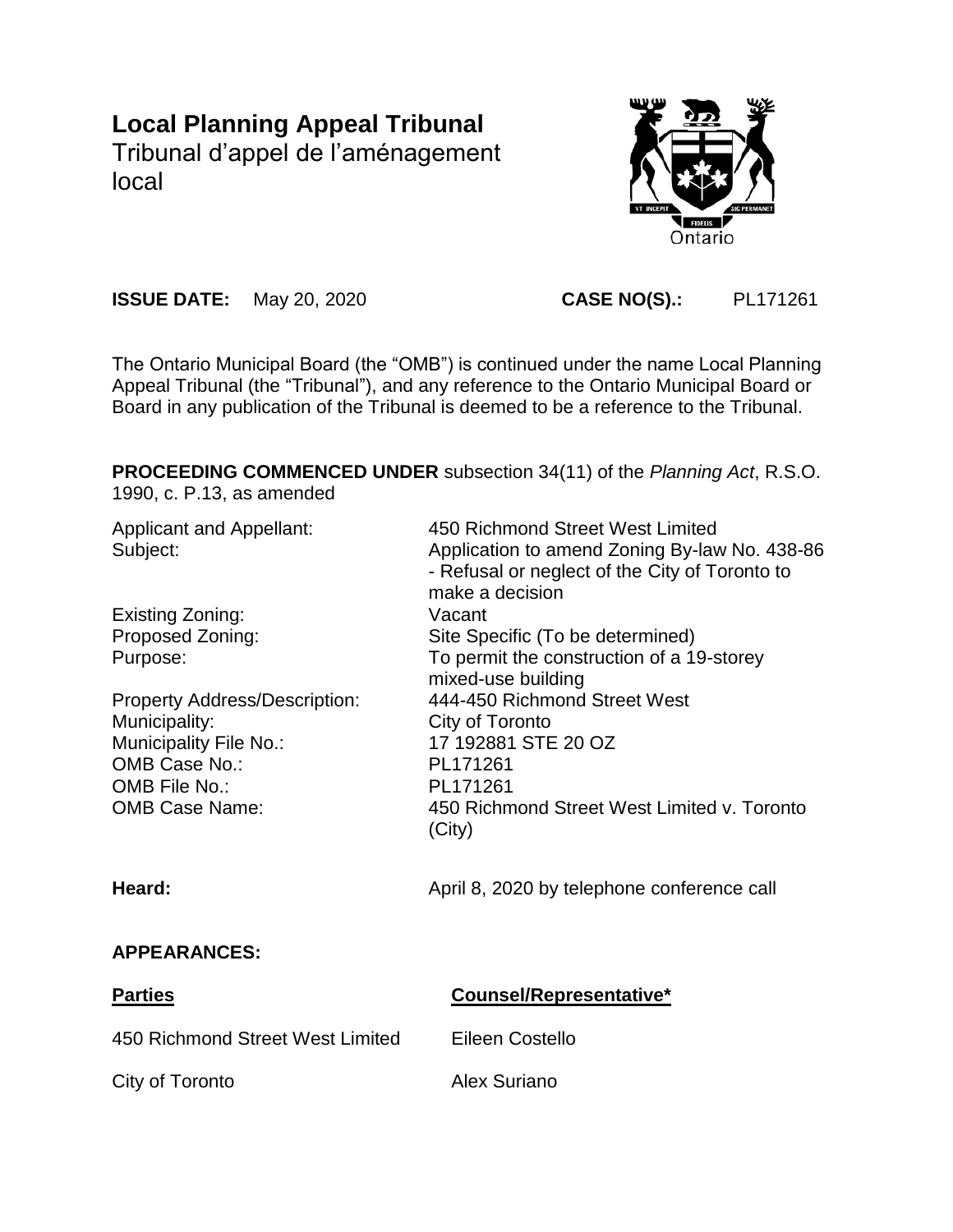| <b>Garment District Neighbourhood</b> | Valerie Eggertson* |
|---------------------------------------|--------------------|
| Association                           |                    |
|                                       |                    |

# Grange Community Association Inc. Max Allen\*

#### **DECISION DELIVERED BY SHARYN VINCENT AND INTERIM ORDER OF THE TRIBUNAL**

#### **INTRODUCTION**

[1] In the months leading up to what had been scheduled as a contested hearing of an appeal by 450 Richmond Street West Limited against Council's failure to make a decision with respect to an application to amend the zoning to permit an infill residential development of a currently vacant lot within the King-Spadina regeneration area, the Parties reached a settlement for the consideration of the Tribunal.

[2] Ratified by City Council, and supported by sworn affidavit evidence dated April 3, 2020, from Paul Stagl, a land use planner qualified to assist the Tribunal in areas of land use planning, the Tribunal was advised, is satisfied, and finds that the revised proposal represents a density, deployed in a built form, which is appropriate and compatible with the surrounding existing and planned context.

[3] The affidavit confirms that the proposal is consistent with the Provincial Policy Statement 2014, and 2020, and reflects the policy thrust of the Downtown Plan as approved by the Minister, and the policies of the King-Spadina Secondary Plan (which is currently under appeal).

[4] Similarly, the affiant confirms for the Tribunal that the proposed development achieves appropriate intensification in an area well served by existing and future transit, in a built form, which addresses both the public realm and built context.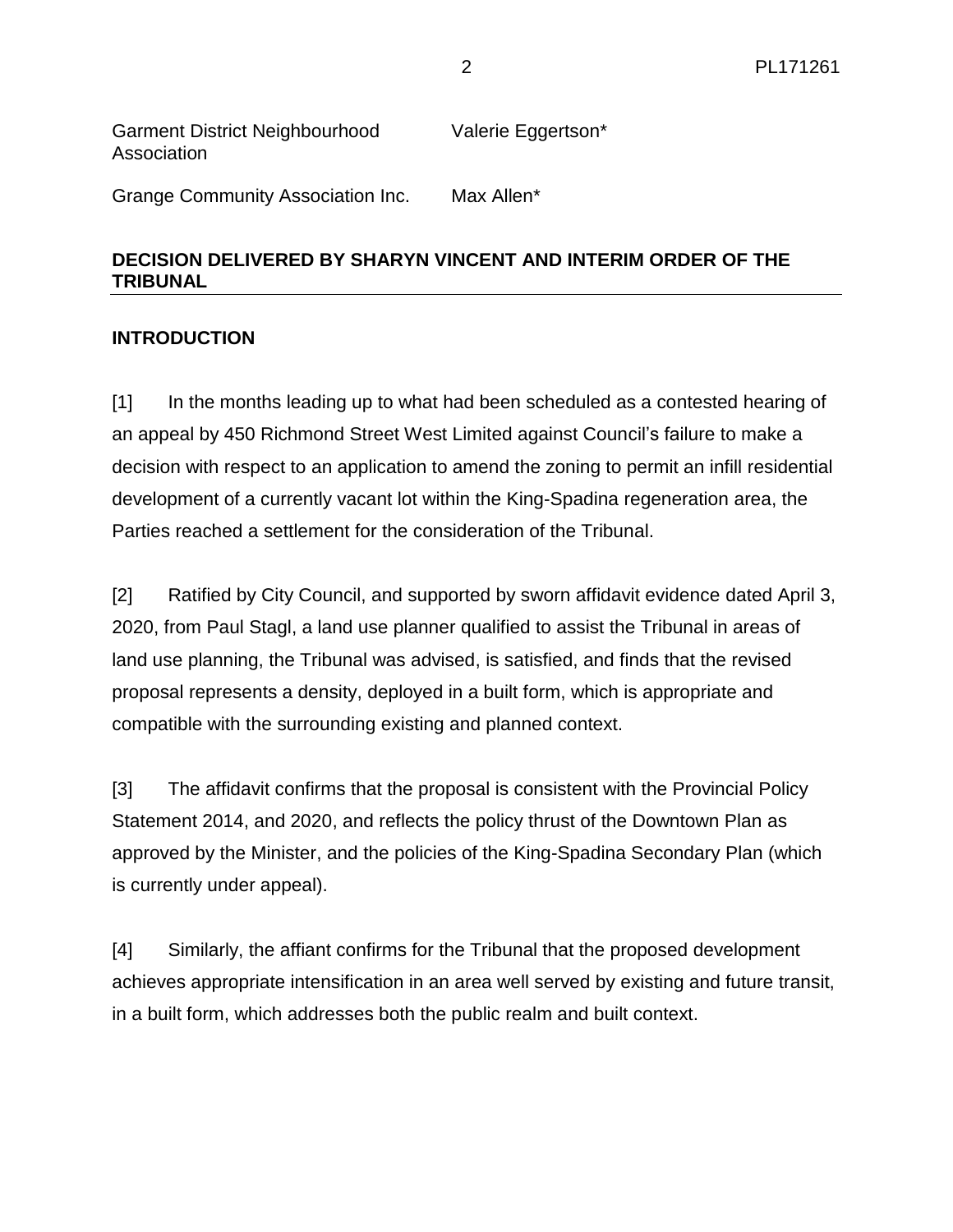[5] Specifically, the building massing addresses issues of light, view and privacy through step back relationships, with detailed pedestrian comfort to be confirmed with final site plan approval conditions.

[6] Draft instruments were submitted in support of the settlement and the Tribunal is satisfied that the proposed zoning amendments are consistent with and conform to relevant provincial policies, conform to the City's Official Plan and Secondary Plan policies and reflect the urban design guidelines. The Tribunal finds accordingly that development subject to the settlement represents good planning.

### **ORDER**

[7] The Tribunal allows the appeal in part to permit the rezoning of the subject lands and approves in principle Exhibits H and I, being the draft amending zoning by-laws which amend Zoning By-law Nos. 438-86 and 569-2013 respectively.

[8] The Tribunal withholds its final order until advised that the conditions precedent agreed to by the Parties and set out in condition 3 of Exhibit D being the ratification report of Council, that the draft zoning by-law amendments are in a final form satisfactory to the Chief Planner and Executive Director, City Planning and the City Solicitor; that the revised Functional servicing report and other reports required by the Chief Engineer and General Manager of Toronto Water have been addressed; that the necessary, secured agreements have been entered into; and that a satisfactory Construction Management Plan has been submitted.

[9] The Member may be spoken to should anything arise out of the execution of the matters addressed in this order.